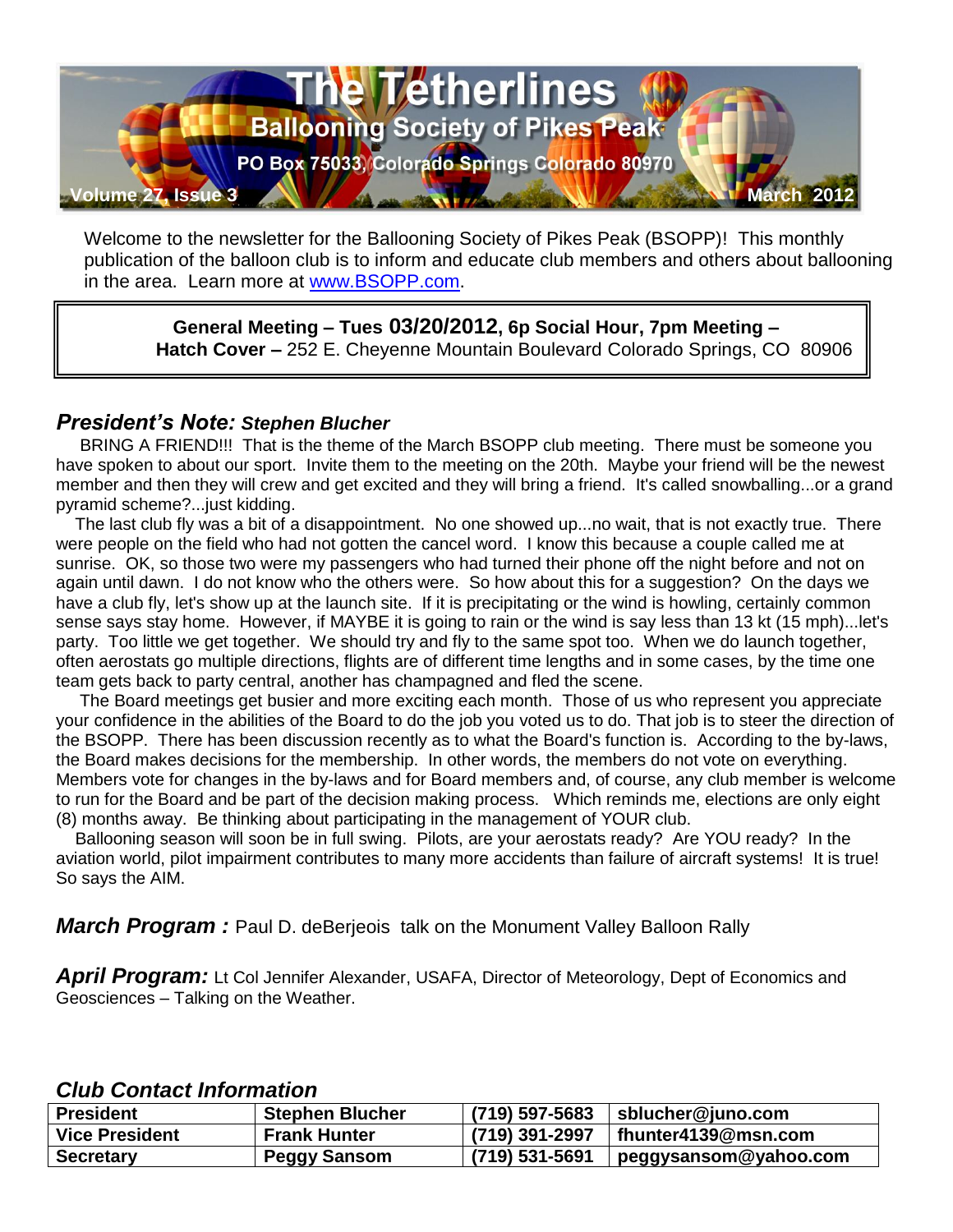| <b>Treasurer</b>           | <b>Dave Bair</b>        | (719) 434-2223 | dave@bairballoons.com      |
|----------------------------|-------------------------|----------------|----------------------------|
| <b>Director At Large</b>   | <b>Kimberly Barnett</b> | (719) 649-9187 | barnettkim@yahoo.com       |
| <b>Director At Large</b>   | <b>Chuck Danley</b>     | (719) 963-1092 | veggiewizard@earthlink.net |
| <b>Director At Large</b>   | Paul deBerjeois         | (719) 266-8483 | pandpdeb@yahoo.com         |
| Photography                | Paul D deBerjeois       | 719) 200-8713  | paul@colorbandit.com       |
| <b>Events Coordinator</b>  | Peggy Sansom            | 719) 531-5691  | peggysansom@yahoo.com      |
| Webmasters                 | Joe Lillard             | (719) 597-6553 | LJoeL@aol.com              |
|                            |                         |                |                            |
| <b>Newsletter Editor</b>   | <b>Kimberly Barnett</b> | (719) 649-9187 | barnettkim@yahoo.com       |
| Historian                  |                         | <b>VACANT</b>  |                            |
| <b>Safety Officer</b>      | <b>Russ Robinson</b>    | (719) 488-8957 | russanna@q.com             |
| <b>Crew Development</b>    |                         | <b>VACANT</b>  |                            |
| <b>Community Relations</b> | <b>Frank Hunter</b>     | 719) 339-2602  | fhunter4139@msn.com        |
| Membership                 | <b>Kimberly Barnett</b> | 719) 649-9187  | barnettkim@yahoo.com       |

# *BFA News:*

Balloon Summer Camps:

The first camp of the summer will be in Dubuque, IA at the University of Dubuque. Here is it's information:

**North Central Region Camp June 17-21, 2012 University of Dubuque (Dubuque, Iowa) Contact Kimberly Wooge at [dubuqueballooncamp@gmail.com](mailto:dubuqueballooncamp@gmail.com) for more information. Follow on facebook at** [www.facebook.com/dubuqueballooncamp](http://www.facebook.com/dubuqueballooncamp) The "big event" for this camp will be a tour of the Lindstrand Balloons USA factory.

The second camp of the summer will be in Albion, MI at Albion College. Here is it's information: **Great Lakes Region Camp July 22 – 26, 2011 Albion College (Albion, MI) Contact Thomas Jones at 269/746**‐**1032 or** [GreatLakes\\_Balloon\\_Camp@hotmail.com](mailto:GreatLakes_Balloon_Camp@hotmail.com)

The "big event" for this camp will be a tour of the Cameron Balloons US factory.

\*\*The registration form for both camps is attached. It is one registration form for both camps, just check the box for which camp you would like to attend. Send it into the BFA office.



# **Setting Higher Standards Serving ALL your Real Estate Needs**

**Visit www.HowesTeam.com** 

 $\cdot$  719-687-4707  $\cdot$  800-444-2934

# **Call Us Today** RE/MAX Performance, Inc.

\*\*Also, if anyone wants to volunteer as a camp counselor contact either Kim or Tom. If balloon clubs would like to sponsor a camper please contact either Kim, Tom or Shelley Caraway the Youth Programs Chair of the BFA at [scar1@tjc.edu](mailto:scar1@tjc.edu)

[www.bfacamp.com](http://www.bfacamp.com/) is in the process of being updated.

Thanks, Adam Magee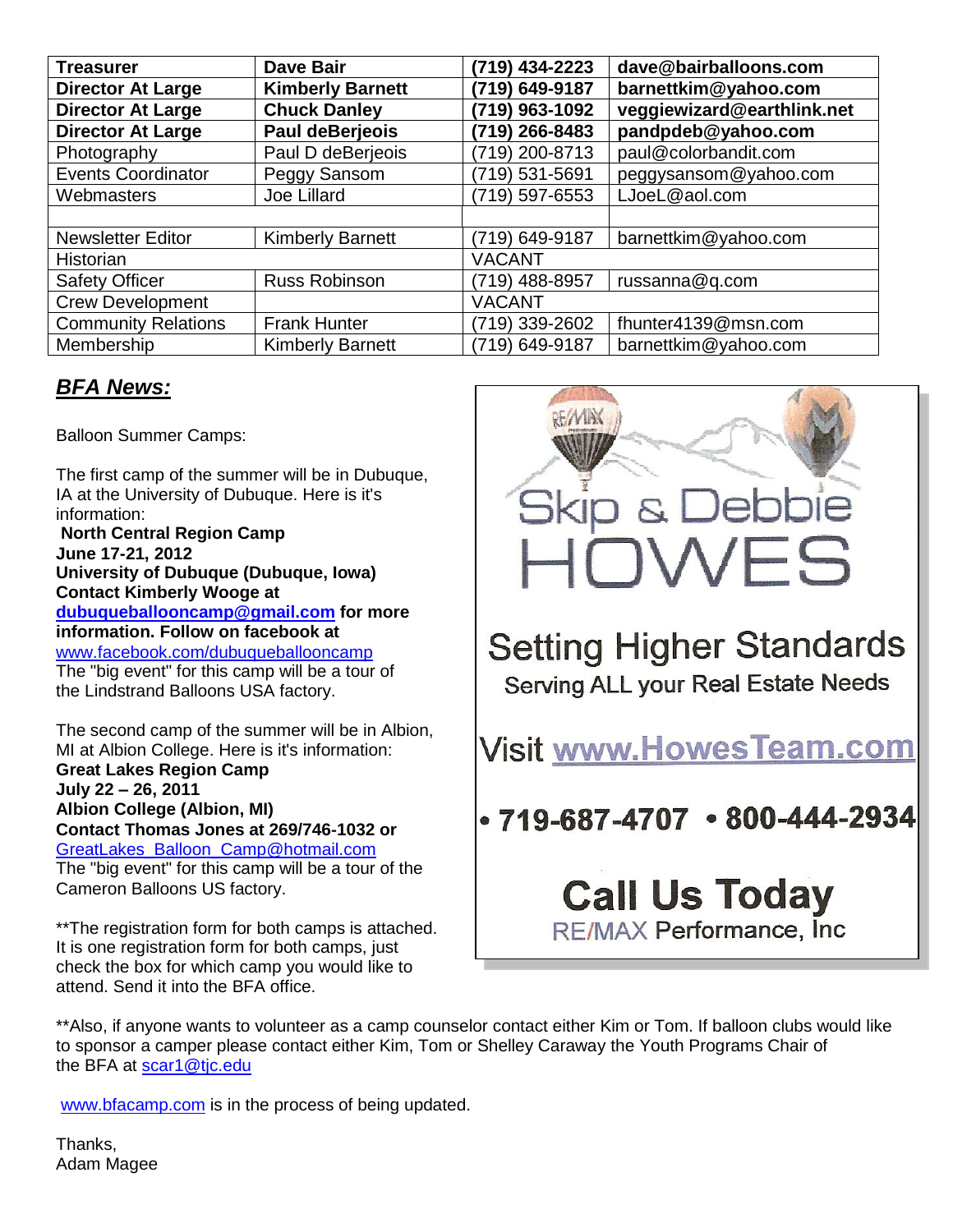#### BFA President Letter: Dear Members:

Many of you may have read online or heard talk of the proposed flight operation user fees the Obama Administration has in their current budget-deficit reduction plan. For those of you who have not, in short, the proposal is for a \$100 per flight user fee for those utilizing ATC services. This is really not targeted at us. However, the definitions are ambiguous and at this time the only aircraft listed as exempt are Military aircraft, public aircraft, recreational piston aircraft, air ambulances, aircraft operating outside of controlled airspace, and Canada-to-Canada flights. It is obviously geared towards business jets and airlines, but because of the lack of excluding balloons, gliders, electric aircraft, and ultralights there is a need for concern. Remember, even Class E airspace is controlled airspace! This proposal was not written by the aviation community, rather by a group of well-meaning Washington number crunchers with limited or no knowledge of U.S. airspace an d the aircraft operating within it. As one eloquent aviation enthusiast put it, ''they don't know the cockpit from the tail of an airplane.''

As the BFA board, we are working closely with the FAA, AOPA, and NAA to monitor the progression of this proposal. It is important to note that Congress has rejected this proposal twice previously and implementation in an election year would be unlikely.

The proposal is embedded in the White House document, ''Living Within Our Means and Investing in the Future. The President's Plan for Economic Growth and Deficit Reduction.'' dtd September 19, 2011. Here is the proposal:

More equitably share payments for air traffic services. Roughly two-thirds of the air traffic control system's current costs are financed by aviation excise taxes. Most of the tax revenue is collected through ticket taxes, segment fees, international head taxes, and fuel taxes. General aviation users currently pay a fuel tax, but this revenue does not cover their fair-share-use of air traffic services. All flights that use controlled air space require a similar level of air traffic services. However, commercial and general aviation can pay very different aviation fees for those same air traffic services. For example, a large commercial aircraft would pay between \$1,300 to \$2,000 in taxes for a flight from Los Angeles to San Francisco while a corporate jet flying the same route and using the same Federal Aviation Administration (FAA) air traffic services would pay about \$60 in taxes. To reduce the deficit and more equitably share the cost of air traffic services across the avi ation user community, the Administration proposes to establish new mandatory surcharge for air traffic services. This proposal would create a \$100 per flight fee, payable to the FAA, by aviation operators who fly in controlled airspace. Military aircraft, public aircraft, recreational piston aircraft, air ambulances, aircraft operating outside of controlled airspace, and Canada-to-Canada flights would be exempted. The revenues generated by the surcharge would be deposited into the Airport And Airway Trust Fund. This fee would generate an estimated \$11 billion over 10 years. Assuming the enactment of the fee, total charges collected from aviation users would finance roughly three fourths of airport investments and air traffic control system costs.

While the BFA is working with other aviation agencies, we encourage balloonists to educate themselves on the issue. In the mean time, a petition has been posted to the White House asking the Obama Administration to specifically exempt gliders, balloons, electric aircraft, and ultralights from the \$100 per flight user fee at [http://wh.gov/K4Q.](http://wh.gov/K4Q)

We encourage those inclined to visit the website and sign the petition.

The BFA board is actively looking at and working on this subject. Rather than separating ourselves as an organization from General Aviation, it is important to stand with the other General Aviation organizations including AOPA, EAA, NAA and others in support of NO USERS FEES FOR GENERAL AVIATION. We invite you to continue to research this subject and work with members of the General Aviation caucus to bring this to successful closure.

Your BFA board will continue to communicate with you, our members, as we progress.

Thank you for your support.

Troy Bradley BFA President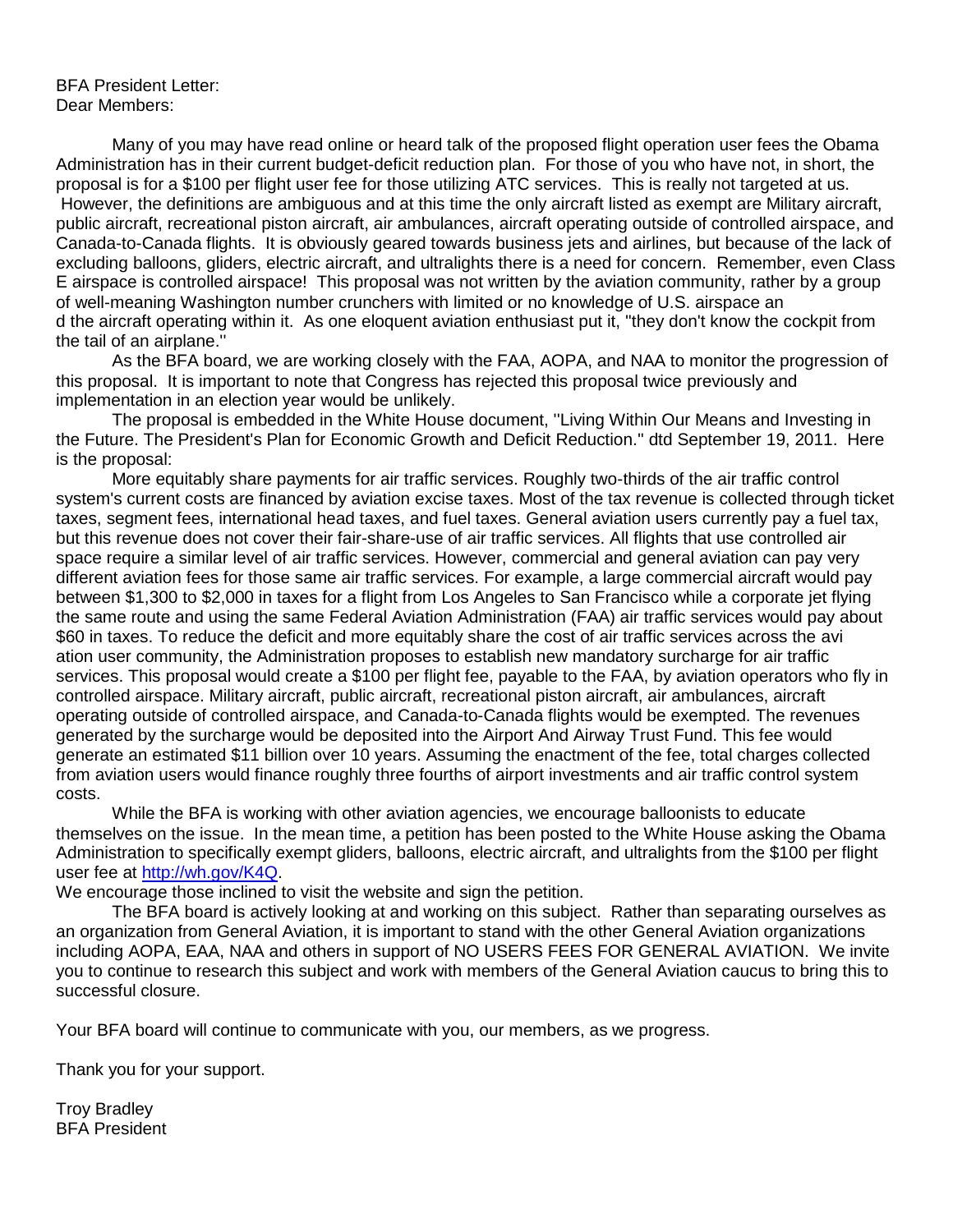| <b>March 2012</b> |             |      |     |             |      |     |             |      |     |             |      |     |             |      |
|-------------------|-------------|------|-----|-------------|------|-----|-------------|------|-----|-------------|------|-----|-------------|------|
| Day               | <b>Rise</b> | Set  | Day | <b>Rise</b> | Set  | Day | <b>Rise</b> | Set  | Day | <b>Rise</b> | Set  | Day | <b>Rise</b> | Set  |
|                   | 0631        | 1753 | 8   | 0620        | 1800 | 15  | 0710        | 1907 | 22  | 0659        | 1914 | 29  | 0648        | 1920 |
|                   | 0629        | 1754 | 9   | 0619        | 1801 | 16  | 0708        | 1908 | 23  | 0657        | 1915 | 30  | 0646        | 1921 |
| 3                 | 0628        | 1755 | 10  | 0617        | 1802 | 17  | 0707        | 1909 | 24  | 0656        | 1916 | 31  | 0645        | 1922 |
| 4                 | 0626        | 1756 | 11  | 0716        | 1903 | 18  | 0705        | 1910 | 25  | 0654        | 1917 |     |             |      |
| 5.                | 0625        | 1757 | 12  | 0714        | 1904 | 19  | 0703        | 1911 | 26  | 0652        | 1918 |     |             |      |
| 6                 | 0623        | 1758 | 13  | 0713        | 1905 | 20  | 0702        | 1912 | 27  | 0651        | 1918 |     |             |      |
|                   | 0622        | 1759 | 14  | 0711        | 1906 | 21  | 0700        | 1913 | 28  | 0649        | 1919 |     |             |      |

*Sunrise / Sunset Location: W104 48, N38 51 (Colorado Springs CO) All times Mountain Time*

| <b>April 2012</b> |             |      |     |             |      |     |             |      |     |             |      |     |             |      |
|-------------------|-------------|------|-----|-------------|------|-----|-------------|------|-----|-------------|------|-----|-------------|------|
| Day               | <b>Rise</b> | Set  | Day | <b>Rise</b> | Set  | Day | <b>Rise</b> | Set  | Day | <b>Rise</b> | Set  | Day | <b>Rise</b> | Set  |
|                   | 0643        | 1923 | 8   | 0632        | 1930 | 15  | 0622        | 1937 | 22  | 0612        | 1944 | 29  | 0603        | 1950 |
|                   | 0642        | 1924 | 9   | 0631        | 1931 | 16  | 0621        | 1938 | 23  | 0611        | 1945 | 30  | 0602        | 1951 |
| 3                 | 0640        | 1925 | 10  | 0629        | 1932 | 17  | 0619        | 1939 | 24  | 0610        | 1945 |     |             |      |
| 4                 | 0638        | 1926 | 11  | 0628        | 1933 | 18  | 0618        | 1940 | 25  | 0608        | 1946 |     |             |      |
| 5                 | 0637        | 1927 | 12  | 0626        | 1934 | 19  | 0616        | 1941 | 26  | 0607        | 1947 |     |             |      |
| 6                 | 0635        | 1928 | 13  | 0625        | 1935 | 20  | 0615        | 1942 | 27  | 0606        | 1948 |     |             |      |
|                   | 0634        | 1929 | 14  | 0623        | 1936 | 21  | 0614        | 1943 | 28  | 0604        | 1949 |     |             |      |

## *Upcoming Events Calendar*  **BSOPP Membership Meetings/Events**

| <b>Date</b> | <b>Event</b>                           | <b>Location/Details</b>                                                                 |
|-------------|----------------------------------------|-----------------------------------------------------------------------------------------|
| 3/20        | <b>Club General Meeting</b>            | 6pm - Social hour, 7pm - Meeting/Program<br>Hatch Cover - 252 E. Cheyenne Mountain Blvd |
| 3/24        | Club Fly                               | Field by Holiday Inn's - Pilot Brief - Approx. 700am                                    |
| 4/2         | Board Meeting - All Members<br>Invited | 6:30 PM - TGI Friday's - I-25 & Woodmen                                                 |
| 4/17        | <b>Club General Meeting</b>            | 6pm - Social hour, 7pm - Meeting/Program<br><b>Location: TBD</b>                        |
| 4/21        | Club Fly                               | Field by Holiday Inn's - Pilot Brief - Approx. 615am                                    |

### **Flights, Rallies and Related Events** *(Tell them you saw it in BSOPP's Tetherlines!)*

| <b>Date</b>   | Event                                                     | <b>Location / Details</b>                                 |
|---------------|-----------------------------------------------------------|-----------------------------------------------------------|
| $5/4 - 5/6$   | <b>Balloons &amp; Varooms Festival</b><br><b>Balloons</b> | Ridgway, CO – Ridgway Chamber of Commerce<br>970-626-5181 |
| $5/18 - 5/20$ | Erie Town Fair Balloon<br>Festival                        | Erie, CO - Steve Hunter shunter40@msn.com                 |

### **Look for more events at [http://www.BFA.net](http://www.bfa.net/)**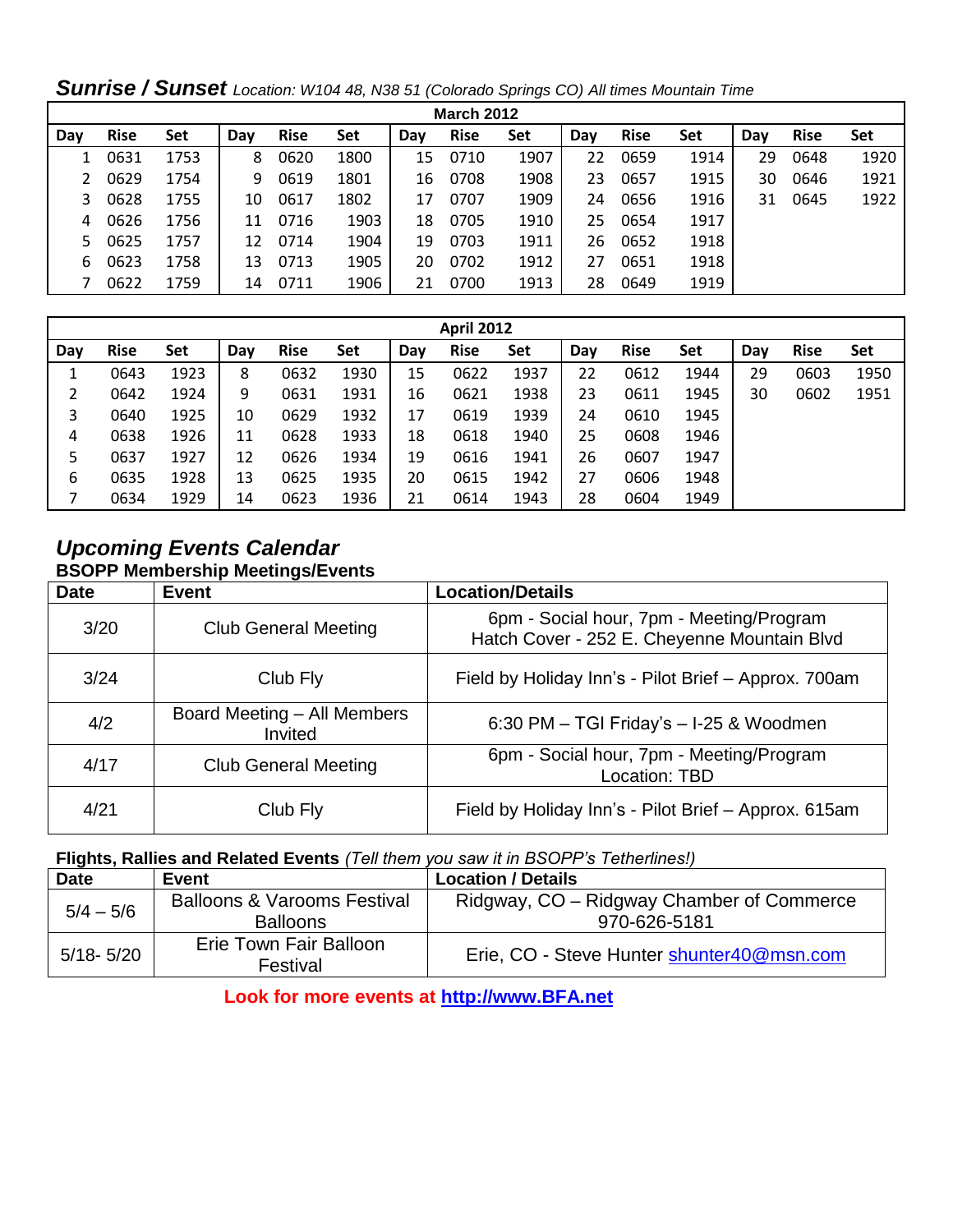

# Colorado Balloon Classic **Pilot Applications** now being accepted.







Ad designed by The Forest's Edge, Ltd.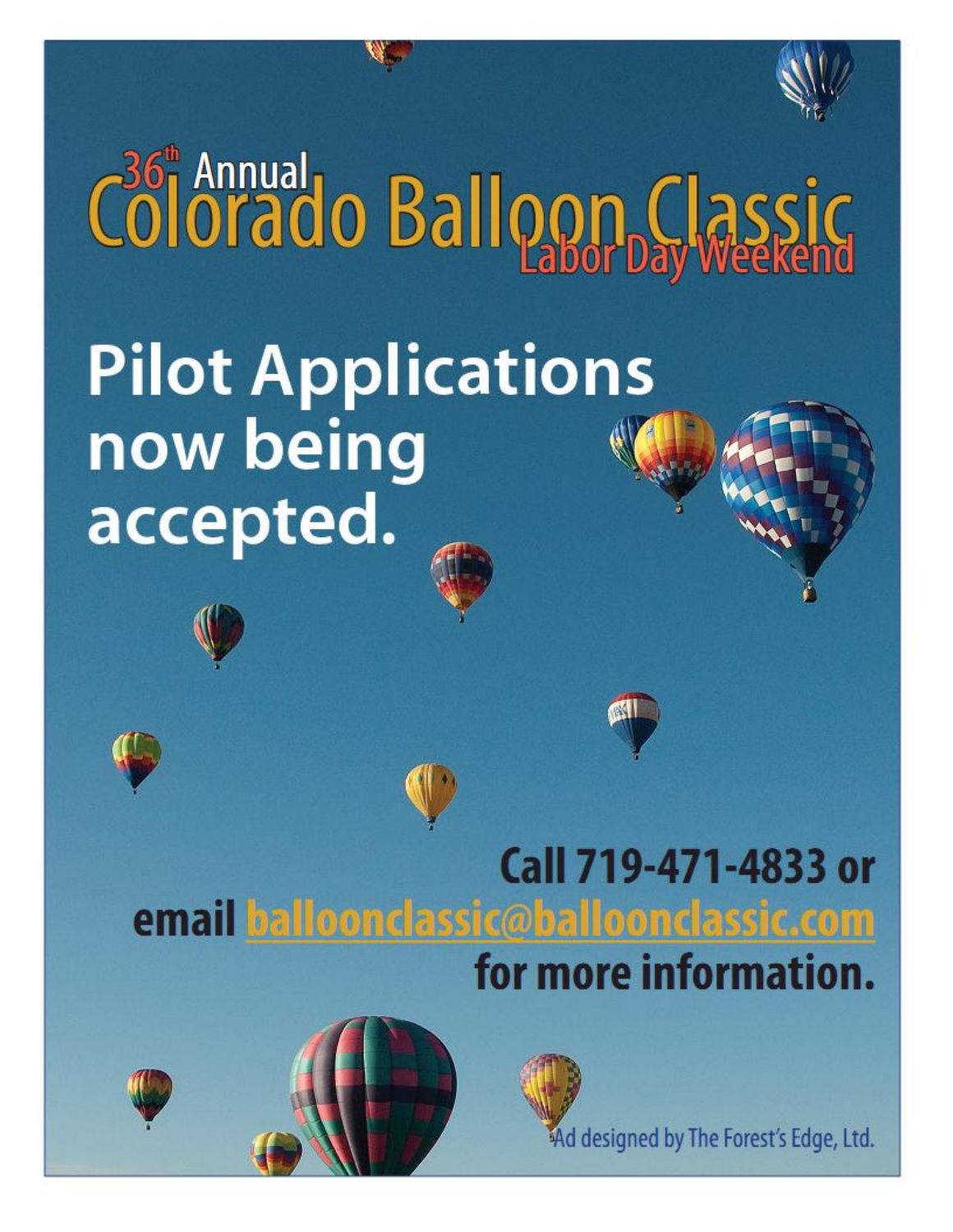## *FAR out – Stephen Blucher*

As mentioned in columns past, the FARs can be somewhat daunting, even overwhelming. One reads a rule and thinks they know what it means. Then someone else comes up with a new interpretation…so who IS right? If this has ever happened and you REALLY DO know what the rule means, you may be in violation of the "proposed" regulation.

### PROPOSED FEDERAL AVIATION REGULATION

No pilot or pilots, person or persons acting on the direction or suggestion or supervision of the pilot or pilots may try, or attempt to try to comprehend or understand any or all, in whole or in part of the herein mentioned Federal Air Regulations, except as authorized by the Administrator or an agent appointed by the Administrator.

If a pilot or group of associated pilots becomes aware of, or realizes, detects, discovers or finds he, she or they are, or have been, beginning to understand the Federal Aviation Regulations, they must within three days notify the Administrator in writing.

Upon receipt of the above mentioned notice of impending comprehension, the Administrator will immediately rewrite the Regulations in such a manner as to eliminate any further comprehension hazards.

The Administrator may, at his or her option, require the offending pilot, or pilots, to attend remedial instruction in Federal Aviation Regulations until such time the pilot is too confused to be capable of understanding anything.

--------------------------------

Now you have read it. If you have any questions, do not ask. Sometimes life is not so serious. We all need to take time to laugh at it and that which affects the way we see things. Thanks to the unknown author and the Internet for this.

## *BSOPP February Board Meeting*

Balloon Society of Pikes Peak - Board of Directors Meeting 03/05/12

The meeting was held at IHop and called to order by Stephen Blucher at 6:45 PM.

Board Members and Club Members attending:

Dave Bair, Stephen Blucher, Kimberly Barnett, Paul D. deBerjeois, Paul deBerjeois Sr., Frank Hunter Connie Moreland, Peggy Sansom

- 1. The next Board Meeting will be held at TGI Friday's Woodmen & I-25 on Monday April 2, 2012.
- 2. Dave Bair stated that the Club has the following amounts in the treasury:

| Checking          | \$521.50   |
|-------------------|------------|
| Savings           | \$2,254.36 |
| <b>Petty Cash</b> | -0-        |

The club has added one new member from the April meeting.

- 3. Paul D. mentioned to the board that only one pilot has submitted information pertaining to their balloon to be put on the BSOPP web site. Hopefully, more will submit the needed information.
- 4. It was brought up at the meeting that the reason for a board is decision making. Therefore, we would like to hear your ideas about a meeting location and then the board will decide where we will it will be held. Dave Bair is going to check out locations for relocating the meetings.
- 5. It was decided that the BSOPP Operating Guidelines needed to be updated.
- 6. Paul D. suggested that the March Club Meeting be "Bring a Friend. This would be a way to let people know what the club is about and possibly bring in new club members. Sounds like fun. The deBerjeois' family will present a slide show taken at Monument Valley Rally.
- 7. It was brought up that members of the club need to be more aware of newcomers and take the time to make them feel welcomed. We also need to encourage members to show up for club flights. The more pilots and their balloons the more people will be attracted.
- 8. Stephen Blucher is setting up the program for the April meeting.
- 9. The club fly will be Saturday, March  $24<sup>th</sup>$  at 7:00 a.m. on the corner of Powers and Fountain. Everyone is invited to attend.
- 10. Meeting adjourned approximately 8:00 pm.

Peggy Sansom BSOPP Secretary